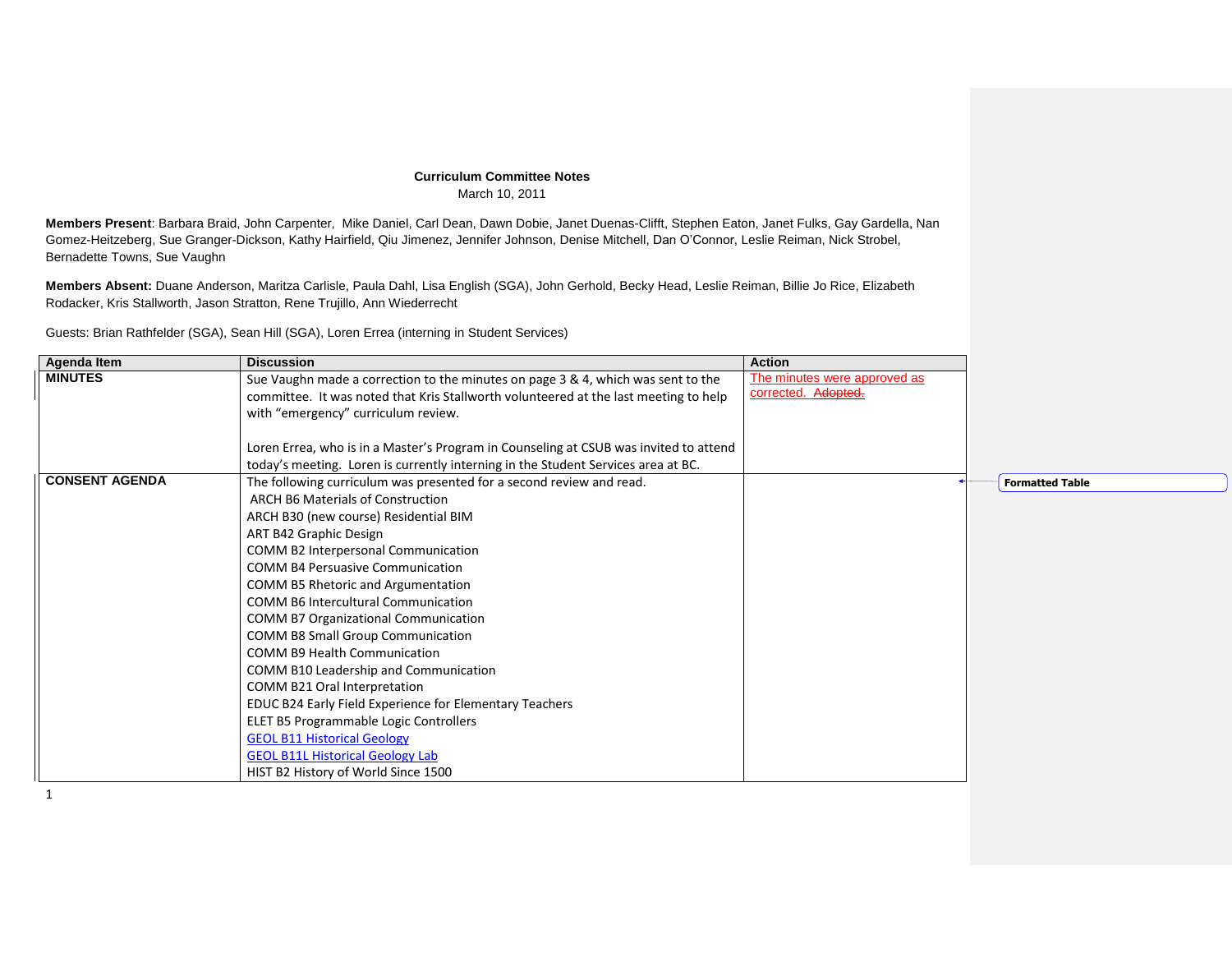| and GEOL B11L to today's consent<br>have been on at least 3-4 agendas. Should we add it today's agenda or send it with<br>agenda.<br>the next grouping of curriculum? Sue Vaughn noted that the CurricUNET comments<br>regarding the two geology courses have not been addressed. Janet said that she<br>waits until all comments have been made, after which she works with the originator<br>to address them.<br>Janet will get together with the GE<br><b>Formatted: Font color: Auto</b><br>group to discuss the GE areas to be<br>The Academic Senate voted to combine the GE Committee into a working group<br>submitted for PSYC B6-and submit<br>Formatted: Font color: Auto<br>within the Curriculum Committee. The CurricUNET approval queue was not<br>the PSYC B6 for.<br>Formatted: Font color: Auto<br>responding positively to separate layers. Janet asked the committee to break into<br>groups of two and discuss the purpose of general education. The feedback was<br>shared, and everyone agreed that GE courses are an integral part of a student's<br>Janet will double check all<br>education and benefits include transfer preparation for upper division courses, a<br>comments to ensure they are<br>broad education for a literate citizenry, an opportunity to explore other disciplines,<br>addressed for all 21 courses. Dawn<br>and a common foundation of knowledge. Janet said that complications arise when<br>said that the SLO group would be<br>required GE courses are tied to specific, narrow categories. She referred to the GE<br>okay with the approval as long as<br>notes regarding the new PSYC B6 course. There has been discussion on which CSU GE<br>their concerns were addressed with<br>and IGETC area would be a better fit for this new course (IGETC Area 4 - focial & Beh.<br><b>Formatted: Font color: Auto</b><br>respect to ARCH B30 and ORNH B36.<br>Sciences) or IGETC 2 (Mathematical Concepts & Quantitative Reasoning). Nick Strobel<br><b>Formatted: Font color: Auto</b><br>Janet said that if concerns are not<br>shared the GE feedback and reviewed some of the IGETC criteria. Since the<br>addressed, the course will be<br>department is requesting CSU B4 (Mathematics/Quantitative Reasoning), why not ask<br>postponed until next time. Gay<br>for IGETC 2 (Math)? The GE group recommended IGETC 2. He discussed the rationale<br>Gardella moved, and Barbara Braid<br>with the department, and they agreed to move the request from IGETC area 4 to<br>seconded, to move the consent<br>IGETC 2. Sue Granger-Dickson stated that students must use math D to solve<br>agenda courses (as corrected) to<br>problems in order to be in the IGETC math area. She thought the course was more<br>Greg Chamberlain and Nan Gomez-<br>appropriate in CSU Area B; she didn't think it would be accepted for IGETC 2. In<br>Heitzeberg for review. Motion<br>addition, IGETC credit is given for PSYC B5, she thinks that IGETC 5b and CSU B.2 is a<br>passed.<br>better fit.<br>Nick reviewed the GE decisions with the committee.<br>2 |
|----------------------------------------------------------------------------------------------------------------------------------------------------------------------------------------------------------------------------------------------------------------------------------------------------------------------------------------------------------------------------------------------------------------------------------------------------------------------------------------------------------------------------------------------------------------------------------------------------------------------------------------------------------------------------------------------------------------------------------------------------------------------------------------------------------------------------------------------------------------------------------------------------------------------------------------------------------------------------------------------------------------------------------------------------------------------------------------------------------------------------------------------------------------------------------------------------------------------------------------------------------------------------------------------------------------------------------------------------------------------------------------------------------------------------------------------------------------------------------------------------------------------------------------------------------------------------------------------------------------------------------------------------------------------------------------------------------------------------------------------------------------------------------------------------------------------------------------------------------------------------------------------------------------------------------------------------------------------------------------------------------------------------------------------------------------------------------------------------------------------------------------------------------------------------------------------------------------------------------------------------------------------------------------------------------------------------------------------------------------------------------------------------------------------------------------------------------------------------------------------------------------------------------------------------------------------------------------------------------------------------------------------------------------------------------------------------------------------------------------------------------------------------------------------------------------------------------------------------------------------------------------------------------------------------------------------------------------------------------------------------------------------------------------------------------------------------------------------------------------|
|----------------------------------------------------------------------------------------------------------------------------------------------------------------------------------------------------------------------------------------------------------------------------------------------------------------------------------------------------------------------------------------------------------------------------------------------------------------------------------------------------------------------------------------------------------------------------------------------------------------------------------------------------------------------------------------------------------------------------------------------------------------------------------------------------------------------------------------------------------------------------------------------------------------------------------------------------------------------------------------------------------------------------------------------------------------------------------------------------------------------------------------------------------------------------------------------------------------------------------------------------------------------------------------------------------------------------------------------------------------------------------------------------------------------------------------------------------------------------------------------------------------------------------------------------------------------------------------------------------------------------------------------------------------------------------------------------------------------------------------------------------------------------------------------------------------------------------------------------------------------------------------------------------------------------------------------------------------------------------------------------------------------------------------------------------------------------------------------------------------------------------------------------------------------------------------------------------------------------------------------------------------------------------------------------------------------------------------------------------------------------------------------------------------------------------------------------------------------------------------------------------------------------------------------------------------------------------------------------------------------------------------------------------------------------------------------------------------------------------------------------------------------------------------------------------------------------------------------------------------------------------------------------------------------------------------------------------------------------------------------------------------------------------------------------------------------------------------------------------------|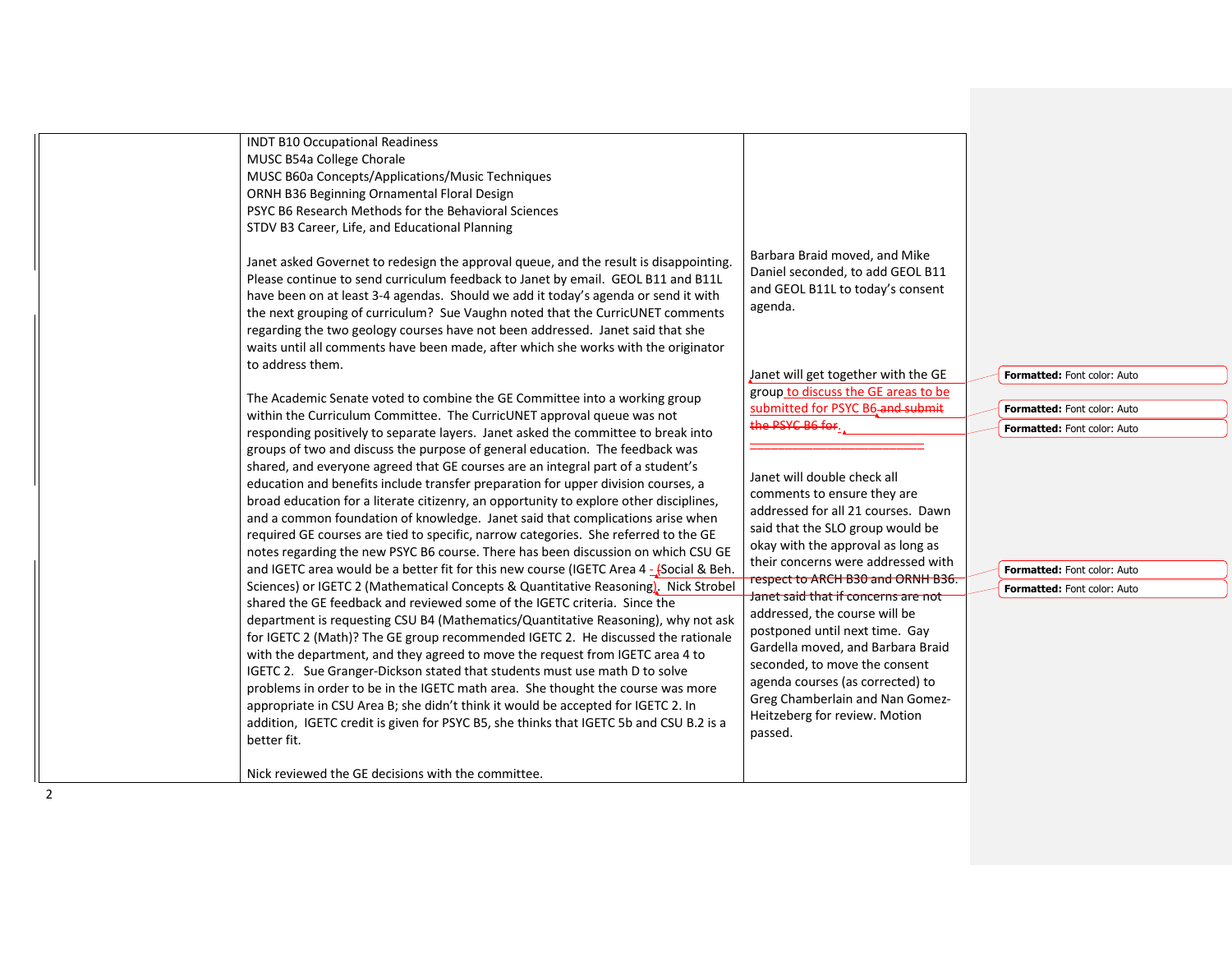| <b>March 10 First Read</b>                                             | The following courses were presented for a March 24 review and approval:                                                                                                                                                                                                                                                                                                                                                                                                                                                                                                                                                                                                                                                               |                                                                                                                                                                                                                                                                        | Formatted: List Paragraph               |
|------------------------------------------------------------------------|----------------------------------------------------------------------------------------------------------------------------------------------------------------------------------------------------------------------------------------------------------------------------------------------------------------------------------------------------------------------------------------------------------------------------------------------------------------------------------------------------------------------------------------------------------------------------------------------------------------------------------------------------------------------------------------------------------------------------------------|------------------------------------------------------------------------------------------------------------------------------------------------------------------------------------------------------------------------------------------------------------------------|-----------------------------------------|
| <b>March 24 Second Read</b>                                            | <b>ANTH B21 Special Projects/Anthropology</b><br><b>ARCH B21 Architectural Design</b><br><b>ARCH B22 Architectural Design Fundamentals</b><br><b>ARCH B55 Building Codes</b><br><b>ARCH B56 Building and Related Codes</b><br><b>SOCI B21 Special Projects/Sociology</b><br><b>PYSC B21 Special Projects</b>                                                                                                                                                                                                                                                                                                                                                                                                                           |                                                                                                                                                                                                                                                                        |                                         |
| <b>ARCHITECTURE DEGREE</b>                                             | Often people will assume a course is part of a degree, but when you look in the<br>college catalog, it is listed as part of the degree. not part o Janet asked for feedback<br>about whether ARCH B22 or ARCH B55 should be part of the Architectural Drafting AA<br>Degree. There was discussion; and transfer, articulation, and total degree units<br>should be considered. Because the Building Codes course (ARCH B55) is career<br>oriented, the idea of developing a Job Skills Certificate for the Building Codes class<br>was suggested.                                                                                                                                                                                      | It was recommended that ARCH B55<br>be removed from the Architectural<br>Drafting AA Degree and replaced<br>with ARCH B22. This keeps the<br>degree units the same and makes<br>ARCH 55 and 56 connected to a job<br>skills certificate - neither are<br>transferable. | Formatted: Font: +Body (Calibri), 11 pt |
| <b>DEGREES</b>                                                         | Copies of a Transfer Model Curriculum for Communication, Psychology and Sociology<br>were distributed along with a proposed BC Communication AA T Degree. Copies of<br>examples of catalog language for the new transfer degree as provided by the State,<br>were distributed. Janet reviewed the transfer model curriculum, and responded to<br>questions. It was suggested that the GE requirements be included on the draft and in<br>the catalog wording.<br>Janet expressed concerned about COMM B10 (Leadership and Communication) and<br>whether it would be accepted given it is not a C-ID course. However, conversations<br>with the statewide senate Curriculum leaders indicatedleaders indicated it would be<br>accepted. | The committee was asked to review<br>catalog language option 1 and<br>option 2 and come prepared to<br>discuss next time.                                                                                                                                              | Formatted: Font: +Body (Calibri), 11 pt |
| <b>MULTICULTURAL</b><br><b>GRADUATION REQUIEMENT</b><br><b>CHANGES</b> | Copies of a new multicultural definition were presented with additional changes<br>previewed last time: Bakersfield College requires students to take courses that are                                                                                                                                                                                                                                                                                                                                                                                                                                                                                                                                                                 | This will be a voting item next time.<br>Janet asked Sue Granger-Dickson                                                                                                                                                                                               | Formatted: Font: +Body (Calibri), 11 pt |

3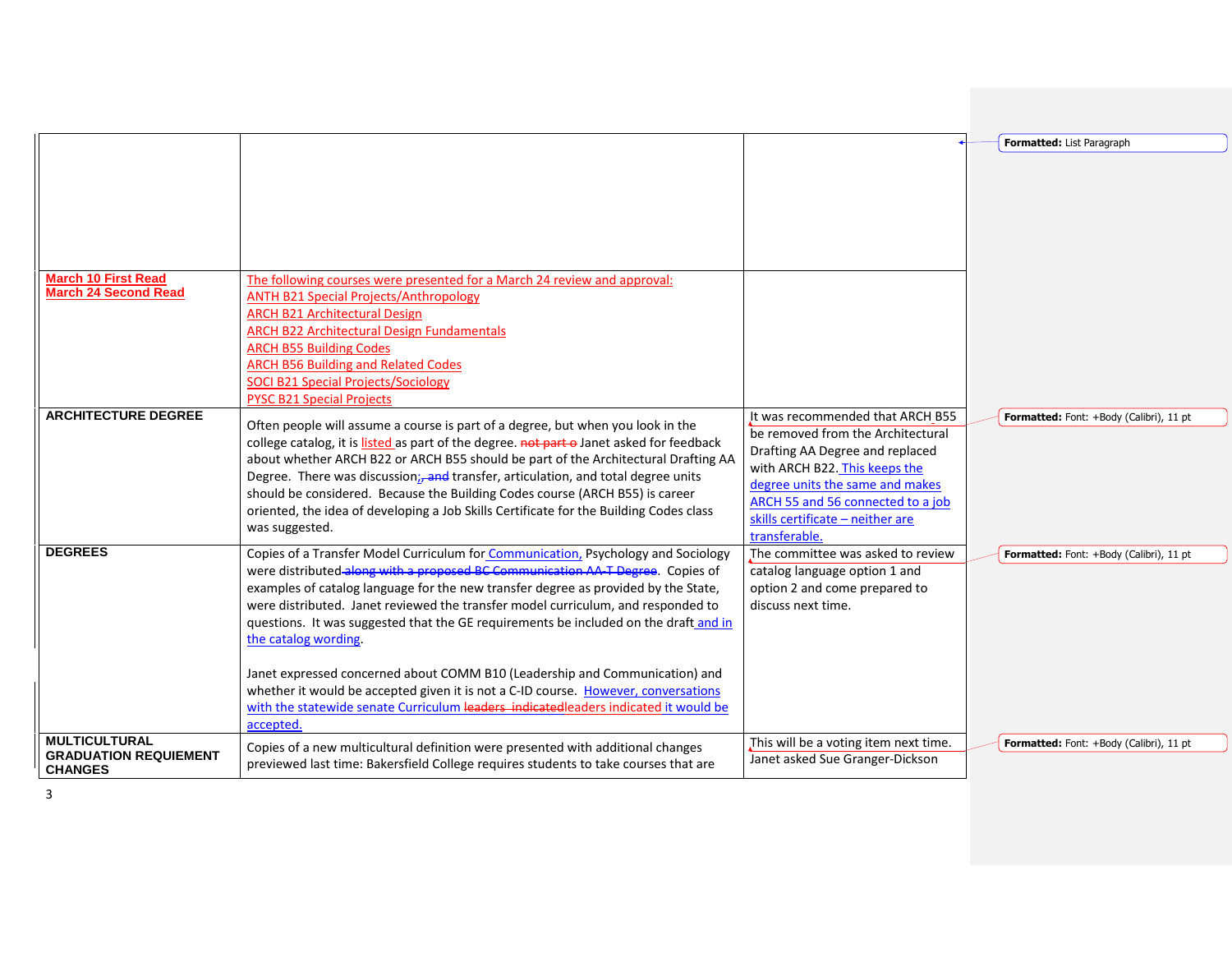| <b>INDEPENDENT STUDY</b>                                                                                                   | inclusive of multicultural perspectives found in American and global society. This<br>requirement may be satisfied through studying either American cultural ethnic<br>groups or world cultures. Multicultural study enables people to study and understand<br>concepts in multiple cultures other than their own. Courses meeting the multicultural<br>graduation requirement have student learning outcomes and topical outlines that<br>evidence the study of a minimum of three diverse cultural groups. Every attempt<br>should be made to include western and non-western cultures. Nick stated that<br>"diverse" was added to include gender.                                                                                                | and Barbara Braid to look at the CSU<br>criteria so that we can match it up.<br>Further discussion will take place via<br>email.                                                                                                                                                                                     |                                                                                                                                                                                                                                                   |
|----------------------------------------------------------------------------------------------------------------------------|-----------------------------------------------------------------------------------------------------------------------------------------------------------------------------------------------------------------------------------------------------------------------------------------------------------------------------------------------------------------------------------------------------------------------------------------------------------------------------------------------------------------------------------------------------------------------------------------------------------------------------------------------------------------------------------------------------------------------------------------------------|----------------------------------------------------------------------------------------------------------------------------------------------------------------------------------------------------------------------------------------------------------------------------------------------------------------------|---------------------------------------------------------------------------------------------------------------------------------------------------------------------------------------------------------------------------------------------------|
| <b>COURSES</b>                                                                                                             | Copies of proposed additions to District Board Policy regarding Independent Study<br>were distributed. The language was discussed.                                                                                                                                                                                                                                                                                                                                                                                                                                                                                                                                                                                                                  | Janet shared Academic Senate<br>feedback and requested -feedback<br>via email.                                                                                                                                                                                                                                       |                                                                                                                                                                                                                                                   |
| <b>COURSE/SECTION DELETION</b><br><b>CRITERIA</b>                                                                          | Copies of draft criteria for discussion regarding the reduction of sections and courses<br>were distributed.                                                                                                                                                                                                                                                                                                                                                                                                                                                                                                                                                                                                                                        | The Academic Senate is asking for<br>feedback regarding criteria for<br>course section deletions by<br>Thursday. Feedback was requested<br>via email this will be discussed at the<br>next meeting.                                                                                                                  |                                                                                                                                                                                                                                                   |
| <b>PREREQUISITES AND</b><br><b>CONTENT REVIEW</b>                                                                          | The Board of Governors approved prerequisites through content review. Content<br>review no longer requires statistical validation. Sue Vaughn expressed concern that<br>content review cannot be viewed in CurricUNET. Janet said that this is on the list of<br>problems that have been reported to Governet. Didn't do this yet                                                                                                                                                                                                                                                                                                                                                                                                                   | Janet will post the new content<br>review process in the Academic<br>Senate public folder.<br>1. Basic Skills Course SLOs - CB<br>21<br>2. Content Review Reading,<br><b>Writing and Math</b><br>3. ASCCC paper on Content<br><b>Review for Prerequisites</b><br>4. New Title 5 Language on<br><b>Content review</b> | Formatted: Font color: Auto<br><b>Formatted: Font color: Auto</b><br>Formatted: Font color: Auto<br>Formatted: List Paragraph, Numbered +<br>Level: $1 +$ Numbering Style: 1, 2, 3,  + Start<br>at: $1 +$ Alignment: Left + Aligned at: $0.25"$ + |
| <b>GE &amp; CURRICULUM</b><br><b>COMMITTEE RESTRUCTURE</b><br><b>(DE &amp; CURRICULUM</b><br><b>COMMITTEE RESTRUCTURE)</b> | Janet reviewed three options for restructuring the GE Committee: (1 Combine GE<br>with the Curriculum Committee as one large committee and have everyone read<br>everything and comment on everything, including GE applicability 2) Create an<br>internal GE subcommittee of experts within the Curriculum Committee limiting GE<br>comments & suggestions to a small well-trained group but doing the review as the<br>curriculum goes through (like SLO does now), 3) Create co-chairs, both faculty with<br>reassigned time. One co-chair would work with degrees, certificates, job skills, and<br>GE, and one co-chair would train faculty, implement CurricUNET, work with the<br>district and check curriculum before it goes to committee. | This proposal is going to the Senate<br>Ex. Board. Feedback was requested<br>via email this will be discussed at the<br>next meeting.                                                                                                                                                                                | Indent at: 0.5"                                                                                                                                                                                                                                   |

 $\overline{A}$